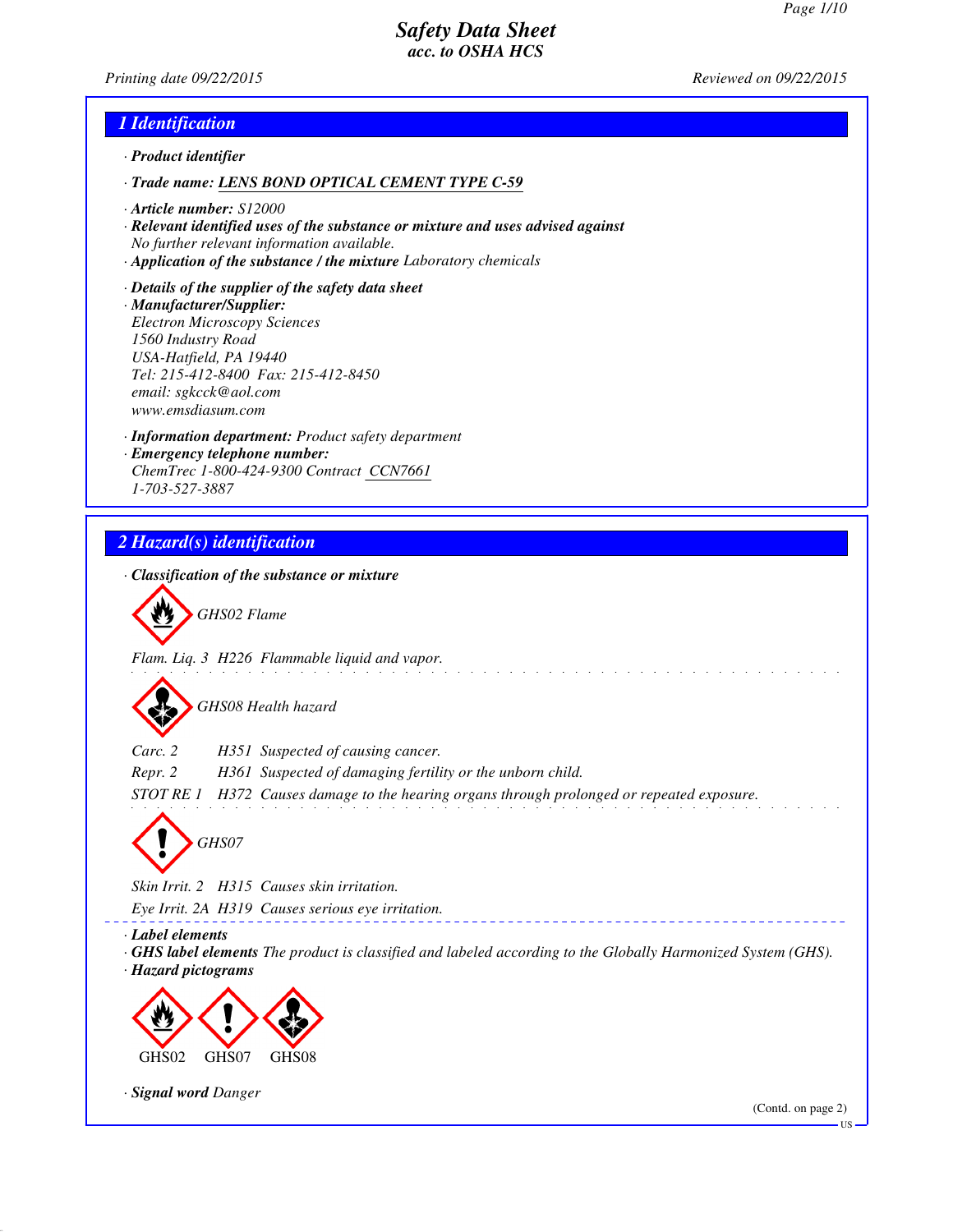*Printing date 09/22/2015 Reviewed on 09/22/2015*

# *Trade name: LENS BOND OPTICAL CEMENT TYPE C-59*

|                                                                                                                | (Contd. of page 1) |
|----------------------------------------------------------------------------------------------------------------|--------------------|
| · Hazard-determining components of labeling:                                                                   |                    |
| <b>STYRENE</b>                                                                                                 |                    |
| · Hazard statements                                                                                            |                    |
| Flammable liquid and vapor.                                                                                    |                    |
| Causes skin irritation.                                                                                        |                    |
| Causes serious eye irritation.                                                                                 |                    |
| Suspected of causing cancer.                                                                                   |                    |
| Suspected of damaging fertility or the unborn child.                                                           |                    |
| Causes damage to the hearing organs through prolonged or repeated exposure.                                    |                    |
| · Precautionary statements                                                                                     |                    |
| Keep away from heat/sparks/open flames/hot surfaces. - No smoking.                                             |                    |
| Use explosion-proof electrical/ventilating/lighting/equipment.                                                 |                    |
| Do not breathe dust/fume/gas/mist/vapors/spray.                                                                |                    |
| Wear protective gloves / eye protection / face protection.                                                     |                    |
| Wear protective gloves.                                                                                        |                    |
| Wear eye protection / face protection.                                                                         |                    |
| Ground/bond container and receiving equipment.                                                                 |                    |
| Keep container tightly closed.                                                                                 |                    |
| Use only non-sparking tools.                                                                                   |                    |
| Take precautionary measures against static discharge.                                                          |                    |
| Wash thoroughly after handling.                                                                                |                    |
| Do not eat, drink or smoke when using this product.                                                            |                    |
| Obtain special instructions before use.                                                                        |                    |
| Do not handle until all safety precautions have been read and understood.                                      |                    |
| IF ON SKIN (or hair): Remove/Take off immediately all contaminated clothing. Rinse skin with water/shower.     |                    |
| If in eyes: Rinse cautiously with water for several minutes. Remove contact lenses, if present and easy to do. |                    |
| Continue rinsing.                                                                                              |                    |
| Specific treatment (see on this label).                                                                        |                    |
| IF exposed or concerned: Get medical advice/attention.                                                         |                    |
| If skin irritation occurs: Get medical advice/attention.                                                       |                    |
| If eye irritation persists: Get medical advice/attention.                                                      |                    |
| Get medical advice/attention if you feel unwell.                                                               |                    |
| In case of fire: Use for extinction: CO2, powder or water spray.                                               |                    |
| Take off contaminated clothing and wash it before reuse.                                                       |                    |
| Store locked up.                                                                                               |                    |
| Store in a well-ventilated place. Keep cool.                                                                   |                    |
| Dispose of contents/container in accordance with local/regional/national/international regulations.            |                    |
| · Classification system:                                                                                       |                    |
| $\cdot$ NFPA ratings (scale $0 - 4$ )                                                                          |                    |
| $Health = 3$                                                                                                   |                    |
| $Fire = 2$                                                                                                     |                    |
| $Reactivity = 0$                                                                                               |                    |
|                                                                                                                |                    |
| $\cdot$ HMIS-ratings (scale 0 - 4)                                                                             |                    |
| <b>HEALTH</b><br>*3 <mark> </mark><br>$Health = *3$                                                            |                    |
| 2 <br>$Fire = 2$<br><b>FIRE</b>                                                                                |                    |
| $Reactivity = 0$<br><b>REACTIVITY</b> 0                                                                        |                    |
|                                                                                                                |                    |
| $\cdot$ Other hazards                                                                                          |                    |
| · Results of PBT and vPvB assessment                                                                           |                    |
| · <b>PBT</b> : Not applicable.                                                                                 |                    |

(Contd. on page 3)

US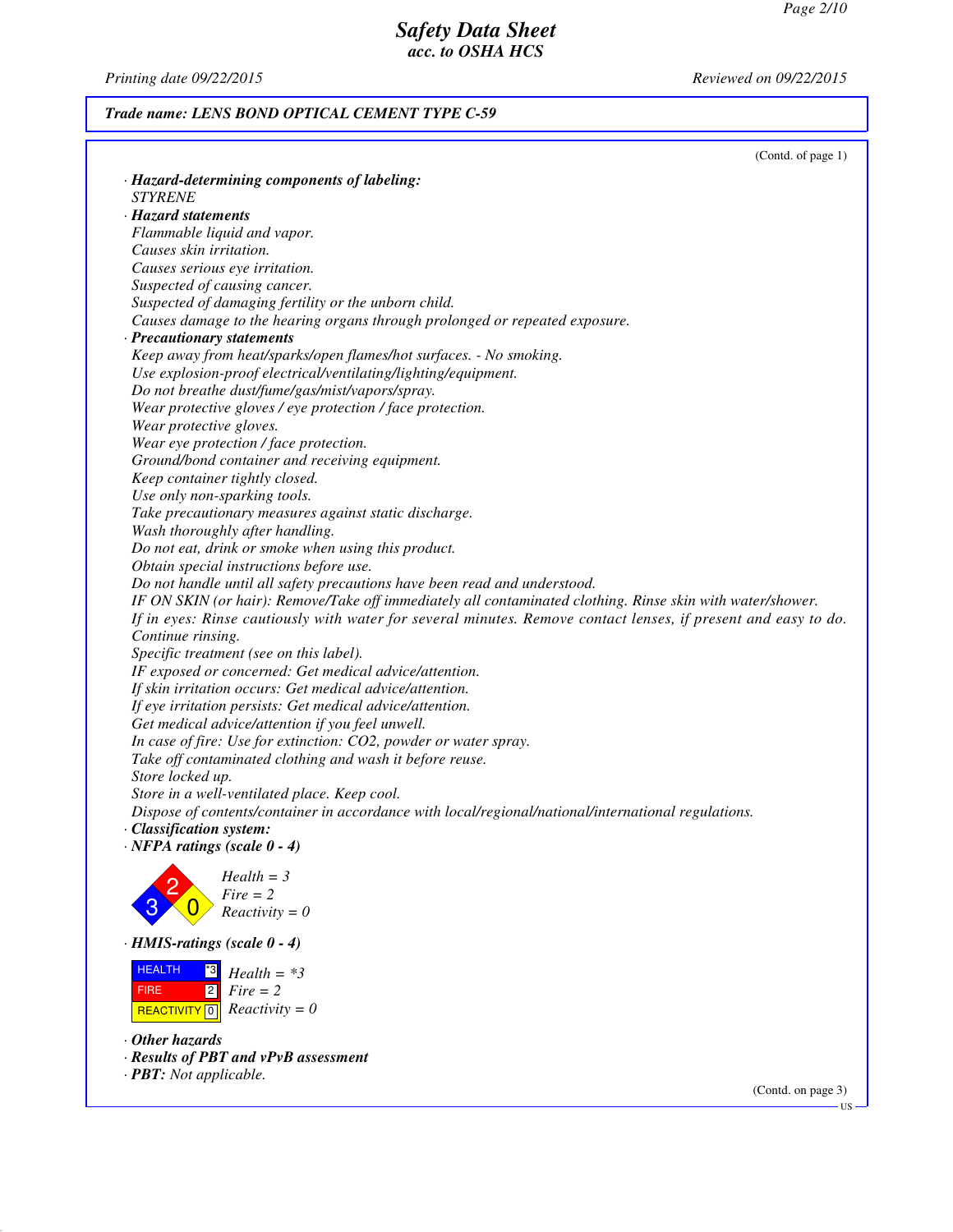(Contd. of page 2)

## *Safety Data Sheet acc. to OSHA HCS*

*Printing date 09/22/2015 Reviewed on 09/22/2015*

#### *Trade name: LENS BOND OPTICAL CEMENT TYPE C-59*

## *3 Composition/information on ingredients*

*· Chemical characterization: Mixtures*

*· Description: Mixture of the substances listed below with nonhazardous additions.*

*· Dangerous components:*

*100-42-5 STYRENE 25-50%*

*· vPvB: Not applicable.*

## *4 First-aid measures*

- *· Description of first aid measures*
- *· General information:*

*Symptoms of poisoning may even occur after several hours; therefore medical observation for at least 48 hours after the accident.*

- *· After inhalation: In case of unconsciousness place patient stably in side position for transportation.*
- *· After skin contact: Immediately wash with water and soap and rinse thoroughly.*
- *· After eye contact:*
- *Rinse opened eye for several minutes under running water. If symptoms persist, consult a doctor.*
- *· After swallowing: If symptoms persist consult doctor.*
- *· Information for doctor:*
- *· Most important symptoms and effects, both acute and delayed No further relevant information available.*
- *· Indication of any immediate medical attention and special treatment needed*
- *No further relevant information available.*

## *5 Fire-fighting measures*

- *· Extinguishing media*
- *· Suitable extinguishing agents: CO2, sand, extinguishing powder. Do not use water.*
- *· For safety reasons unsuitable extinguishing agents: Water with full jet*
- *· Special hazards arising from the substance or mixture No further relevant information available.*
- *· Advice for firefighters*
- *· Protective equipment: No special measures required.*

#### *6 Accidental release measures*

- *· Personal precautions, protective equipment and emergency procedures Wear protective equipment. Keep unprotected persons away.*
- *· Environmental precautions: Do not allow to enter sewers/ surface or ground water.*

*· Methods and material for containment and cleaning up:*

*Absorb with liquid-binding material (sand, diatomite, acid binders, universal binders, sawdust). Dispose contaminated material as waste according to item 13. Ensure adequate ventilation.*

*Do not flush with water or aqueous cleansing agents*

*· Reference to other sections*

*See Section 7 for information on safe handling.*

*See Section 8 for information on personal protection equipment.*

(Contd. on page 4)

**HS**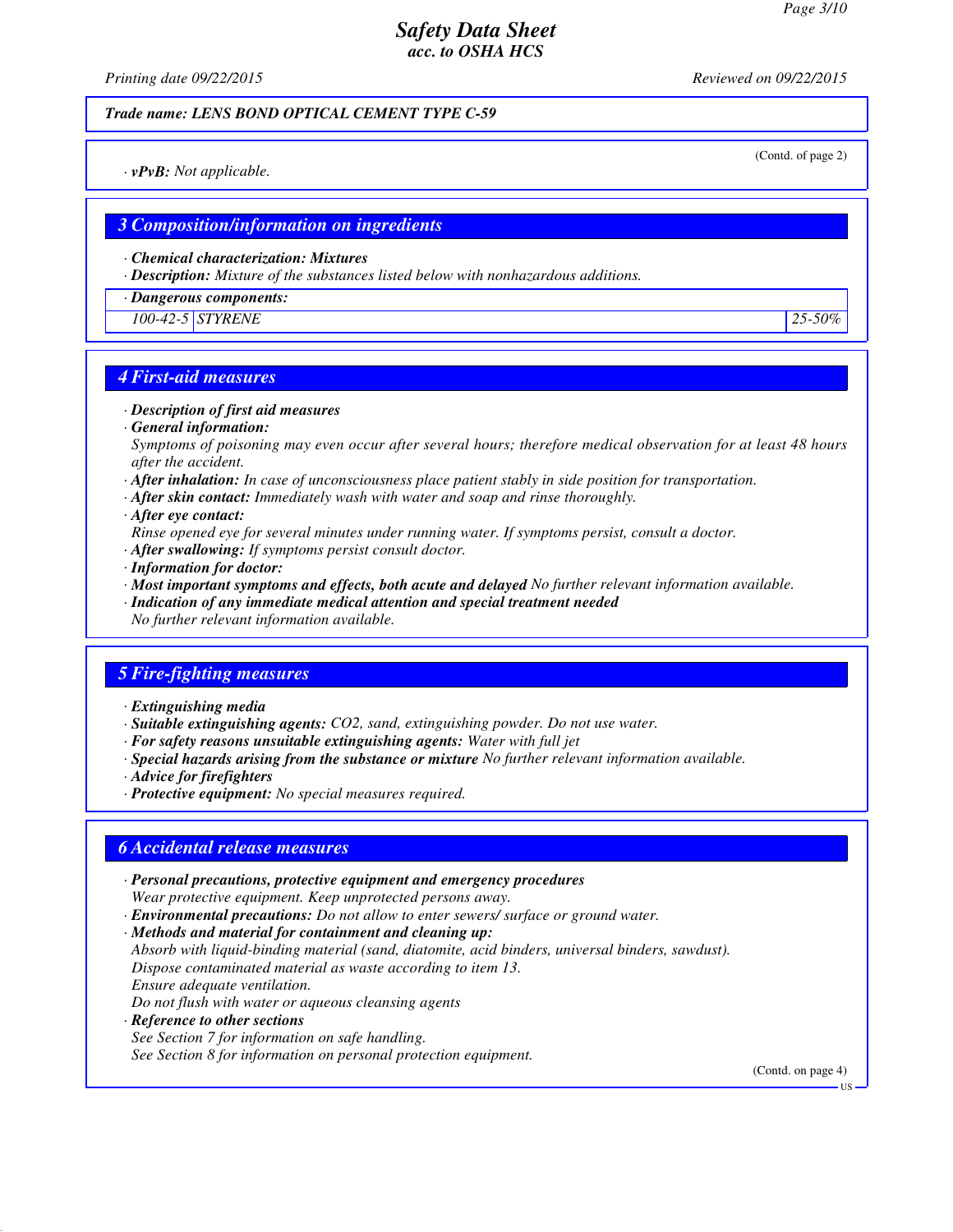*Printing date 09/22/2015 Reviewed on 09/22/2015*

#### *Trade name: LENS BOND OPTICAL CEMENT TYPE C-59*

(Contd. of page 3)

*See Section 13 for disposal information.*

## *7 Handling and storage*

*· Handling:*

- *· Precautions for safe handling Ensure good ventilation/exhaustion at the workplace. Open and handle receptacle with care. Prevent formation of aerosols. · Information about protection against explosions and fires:*
- *Keep ignition sources away Do not smoke. Protect from heat. Protect against electrostatic charges. Keep respiratory protective device available.*
- *· Conditions for safe storage, including any incompatibilities*
- *· Storage:*
- *· Requirements to be met by storerooms and receptacles: No special requirements.*
- *· Information about storage in one common storage facility: Not required.*
- *· Further information about storage conditions:*
- *Keep receptacle tightly sealed. Protect from heat and direct sunlight. · Specific end use(s) No further relevant information available.*

## *8 Exposure controls/personal protection*

*· Additional information about design of technical systems: No further data; see item 7.*

*· Control parameters*

*· Components with limit values that require monitoring at the workplace:*

#### *100-42-5 STYRENE*

- *PEL Long-term value: 100 ppm Ceiling limit value: 200; 600\* ppm \*5-min peak in any 3 hrs*
- *REL Short-term value: 425 mg/m³, 100 ppm Long-term value: 215 mg/m³, 50 ppm*
- *TLV Short-term value: 170 mg/m³, 40 ppm Long-term value: 85 mg/m³, 20 ppm BEI*

#### *· Ingredients with biological limit values:*

*100-42-5 STYRENE*

*BEI 400 mg/g creatinine Medium: urine Time: end of shift Parameter: Mandelic acid plus phenylglyoxylic acid (nonspecific) 0.2 mg/L Medium: venous blood*

*Time: end of shift Parameter: Styrene (semi-quantitative)*

*· Additional information: The lists that were valid during the creation were used as basis.*

(Contd. on page 5)

US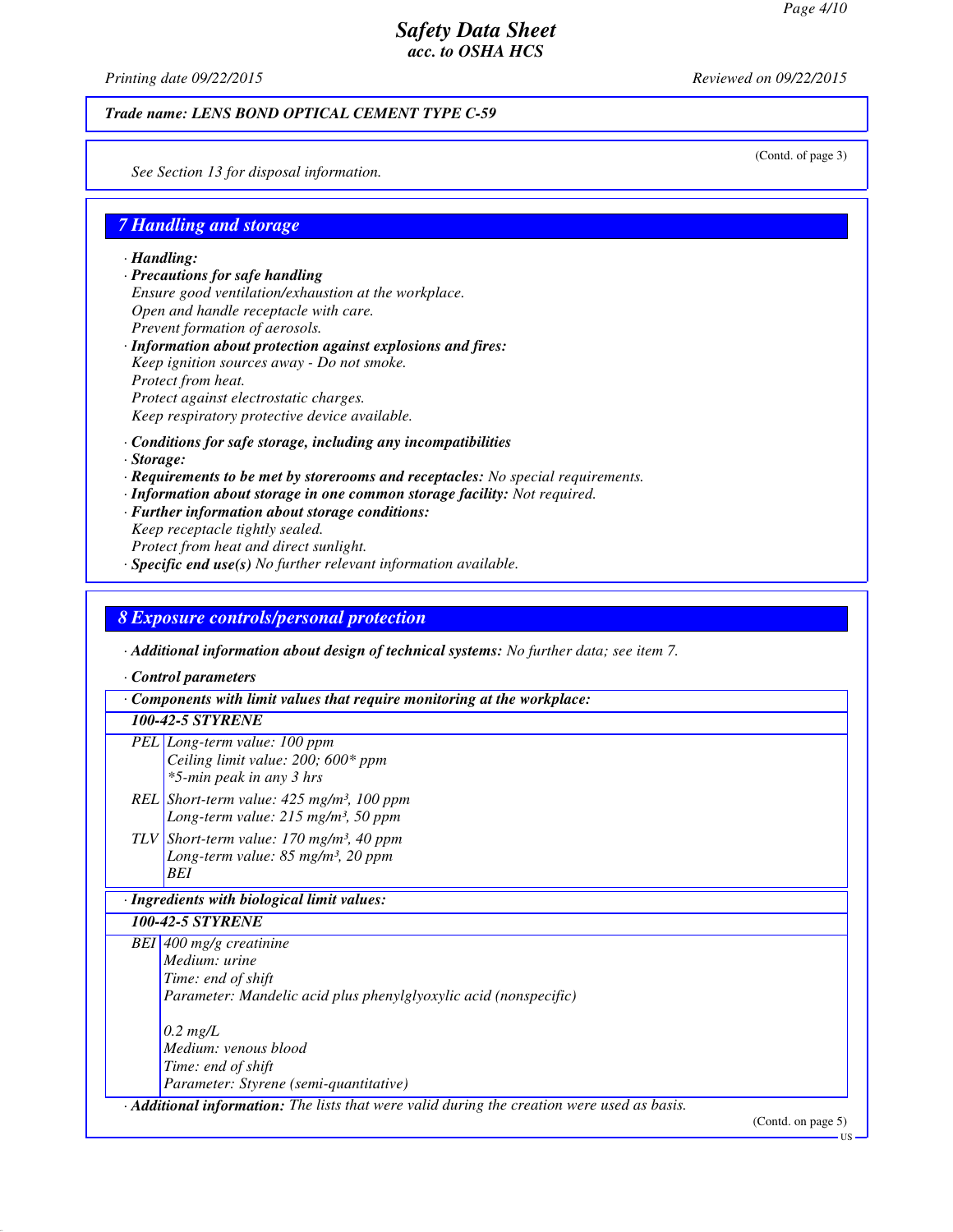*Printing date 09/22/2015 Reviewed on 09/22/2015*

#### *Trade name: LENS BOND OPTICAL CEMENT TYPE C-59*

(Contd. of page 4)

US

- *· Exposure controls*
- *· Personal protective equipment:*

*· General protective and hygienic measures: Keep away from foodstuffs, beverages and feed. Immediately remove all soiled and contaminated clothing. Wash hands before breaks and at the end of work. Store protective clothing separately. Avoid contact with the eyes and skin.*

*· Breathing equipment:*

*In case of brief exposure or low pollution use respiratory filter device. In case of intensive or longer exposure use respiratory protective device that is independent of circulating air.*

*· Protection of hands:*



*Protective gloves*

*The glove material has to be impermeable and resistant to the product/ the substance/ the preparation. Due to missing tests no recommendation to the glove material can be given for the product/ the preparation/ the chemical mixture.*

*Selection of the glove material on consideration of the penetration times, rates of diffusion and the degradation · Material of gloves*

*The selection of the suitable gloves does not only depend on the material, but also on further marks of quality and varies from manufacturer to manufacturer. As the product is a preparation of several substances, the resistance of the glove material can not be calculated in advance and has therefore to be checked prior to the application.*

*· Penetration time of glove material*

*The exact break through time has to be found out by the manufacturer of the protective gloves and has to be observed.*

*· Eye protection:*



*Tightly sealed goggles*

| · Information on basic physical and chemical properties<br><b>General Information</b><br>$\cdot$ Appearance: |                                  |  |
|--------------------------------------------------------------------------------------------------------------|----------------------------------|--|
| Form:                                                                                                        | Liquid                           |  |
| Color:                                                                                                       | Clear                            |  |
| $\cdot$ Odor:                                                                                                | Sweetish                         |  |
| Odour threshold:                                                                                             | Not determined.                  |  |
| $\cdot$ pH-value:                                                                                            | Not determined.                  |  |
| $\cdot$ Change in condition<br><b>Melting point/Melting range:</b><br><b>Boiling point/Boiling range:</b>    | Undetermined.<br>150 °C (302 °F) |  |
| · Flash point:                                                                                               | 50 °C (122 °F)                   |  |
| · Flammability (solid, gaseous):                                                                             | Not flammable.                   |  |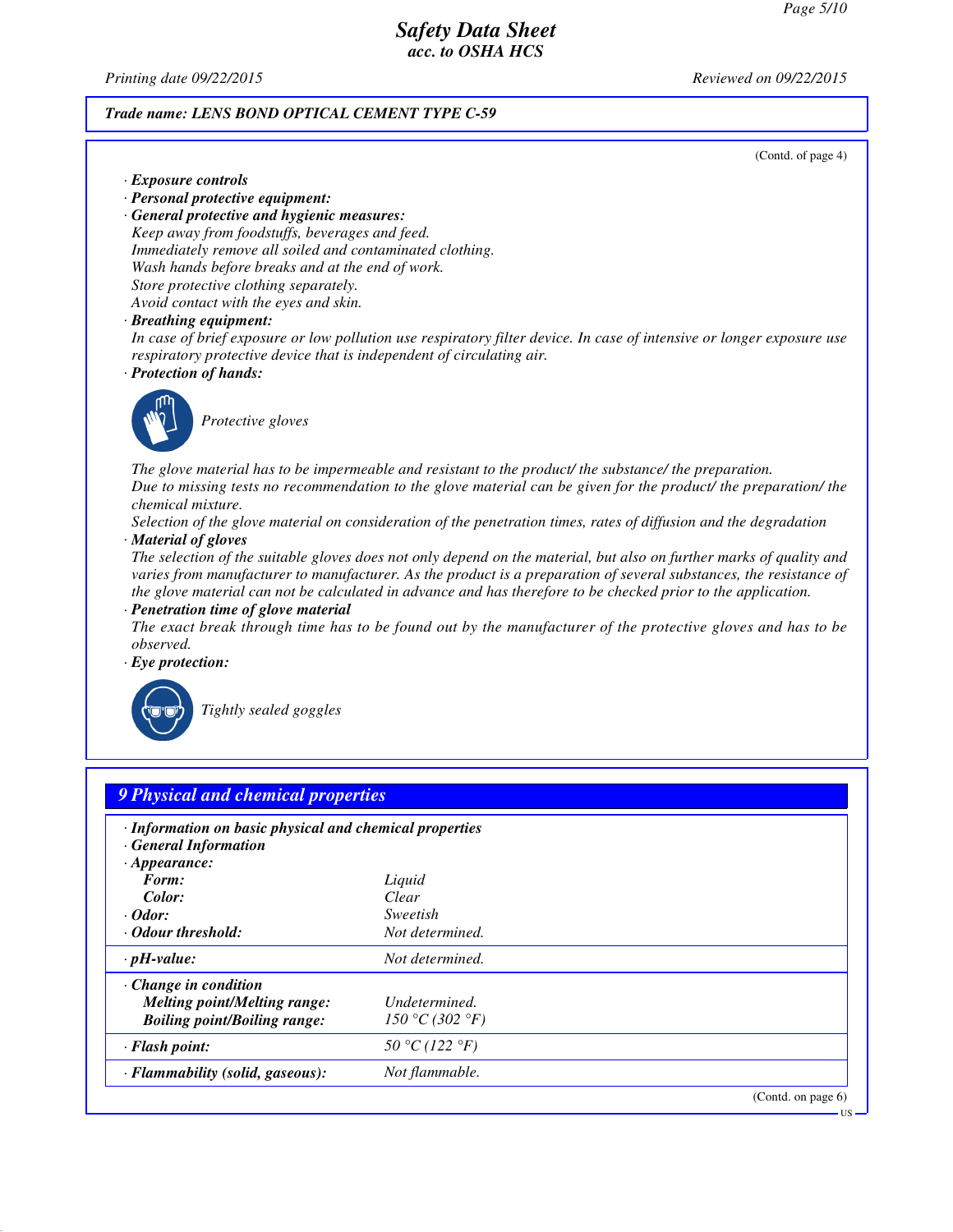*Printing date 09/22/2015 Reviewed on 09/22/2015*

#### *Trade name: LENS BOND OPTICAL CEMENT TYPE C-59*

|                                                            | (Contd. of page 5)                                                                            |
|------------------------------------------------------------|-----------------------------------------------------------------------------------------------|
| · Ignition temperature:                                    | 480 °C (896 °F)                                                                               |
| $\cdot$ Decomposition temperature:                         | Not determined.                                                                               |
| $\cdot$ Auto igniting:                                     | Product is not selfigniting.                                                                  |
| · Danger of explosion:                                     | Product is not explosive. However, formation of explosive air/vapor<br>mixtures are possible. |
| · Explosion limits:                                        |                                                                                               |
| Lower:                                                     | 1.2 Vol $\%$                                                                                  |
| <b>Upper:</b>                                              | $8.9$ Vol $\%$                                                                                |
| $\cdot$ Vapor pressure at 20 °C (68 °F):                   | $6$ hPa $(5$ mm Hg)                                                                           |
| $\cdot$ Density:                                           | Not determined.                                                                               |
| $\cdot$ Relative density                                   | Not determined.                                                                               |
| · Vapour density                                           | Not determined.                                                                               |
| $\cdot$ Evaporation rate                                   | Not determined.                                                                               |
| · Solubility in / Miscibility with                         |                                                                                               |
| Water:                                                     | Not miscible or difficult to mix.                                                             |
| · Partition coefficient (n-octanol/water): Not determined. |                                                                                               |
| · Viscosity:                                               |                                                                                               |
| Dynamic:                                                   | Not determined.                                                                               |
| Kinematic:                                                 | Not determined.                                                                               |
| · Solvent content:                                         |                                                                                               |
| <b>Organic solvents:</b>                                   | $40.0\%$                                                                                      |
| <b>VOC</b> content:                                        | $40.0 \%$                                                                                     |
|                                                            | $400.0$ g/l / 3.34 lb/gl                                                                      |
| $\cdot$ Other information                                  | No further relevant information available.                                                    |

## *10 Stability and reactivity*

- *· Reactivity*
- *· Chemical stability*
- *· Thermal decomposition / conditions to be avoided: No decomposition if used according to specifications.*
- *· Possibility of hazardous reactions No dangerous reactions known.*
- *· Conditions to avoid No further relevant information available.*
- *· Incompatible materials: No further relevant information available.*
- *· Hazardous decomposition products: No dangerous decomposition products known.*

# *11 Toxicological information*

*· Information on toxicological effects*

*· Acute toxicity:*

*· LD/LC50 values that are relevant for classification:*

*100-42-5 STYRENE*

| Oral | LD50 | $\frac{5000}{\text{mg/kg}}$ (rat) |
|------|------|-----------------------------------|
|      |      |                                   |

*Inhalative LC50/4 h 24 mg/l (rat)*

## *· Primary irritant effect:*

*· on the skin: Irritant to skin and mucous membranes.*

(Contd. on page 7)

US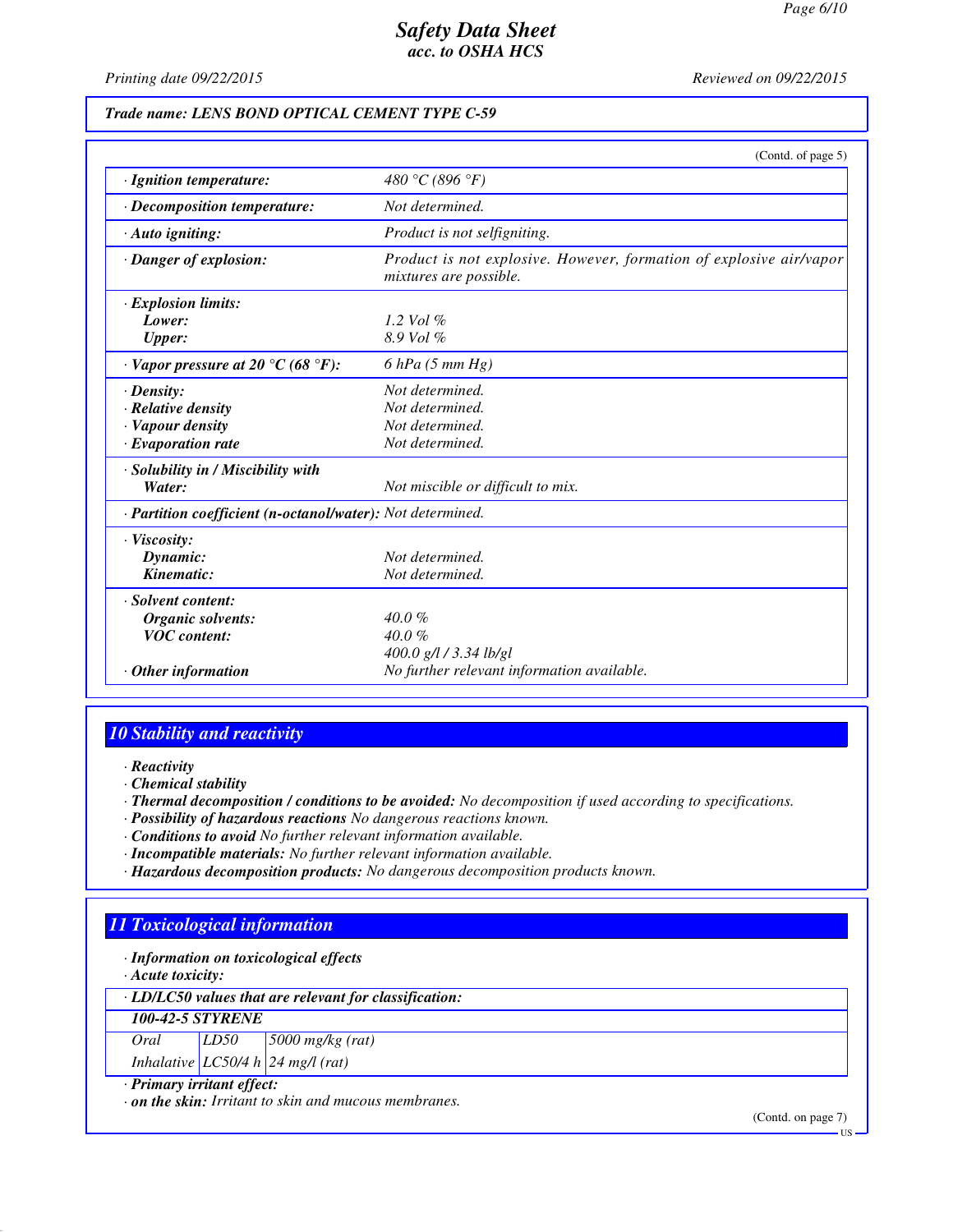(Contd. of page 6)

US

# *Safety Data Sheet acc. to OSHA HCS*

*Printing date 09/22/2015 Reviewed on 09/22/2015*

### *Trade name: LENS BOND OPTICAL CEMENT TYPE C-59*

- *· on the eye: Irritating effect.*
- *· Sensitization: No sensitizing effects known.*
- *· Additional toxicological information:*
- *The product shows the following dangers according to internally approved calculation methods for preparations: Irritant*

#### *· Carcinogenic categories*

*· IARC (International Agency for Research on Cancer)*

### *100-42-5 STYRENE 2B*

*· NTP (National Toxicology Program)*

# *100-42-5 STYRENE R*

- *· OSHA-Ca (Occupational Safety Health Administration)*
- *None of the ingredients is listed.*

## *12 Ecological information*

#### *· Toxicity*

- *· Aquatic toxicity: No further relevant information available.*
- *· Persistence and degradability No further relevant information available.*
- *· Behavior in environmental systems:*
- *· Bioaccumulative potential No further relevant information available.*
- *· Mobility in soil No further relevant information available.*
- *· Additional ecological information:*
- *· General notes:*
- *Water hazard class 2 (Self-assessment): hazardous for water*

*Do not allow product to reach ground water, water course or sewage system.*

*Danger to drinking water if even small quantities leak into the ground.*

- *· Results of PBT and vPvB assessment*
- *· PBT: Not applicable.*
- *· vPvB: Not applicable.*
- *· Other adverse effects No further relevant information available.*

# *13 Disposal considerations*

- *· Waste treatment methods*
- *· Recommendation:*

*Must not be disposed of together with household garbage. Do not allow product to reach sewage system.*

- *· Uncleaned packagings:*
- *· Recommendation: Disposal must be made according to official regulations.*

| · UN-Number                     |                                    |  |
|---------------------------------|------------------------------------|--|
| · DOT, ADR, IMDG, IATA          | <i>UN3269</i>                      |  |
| $\cdot$ UN proper shipping name |                                    |  |
| $\cdot$ DOT                     | Polyester resin kit mixture        |  |
| $\cdot$ ADR                     | 3269 Polyester resin kit mixture   |  |
| $\cdot$ IMDG, IATA              | <b>POLYESTER RESIN KIT mixture</b> |  |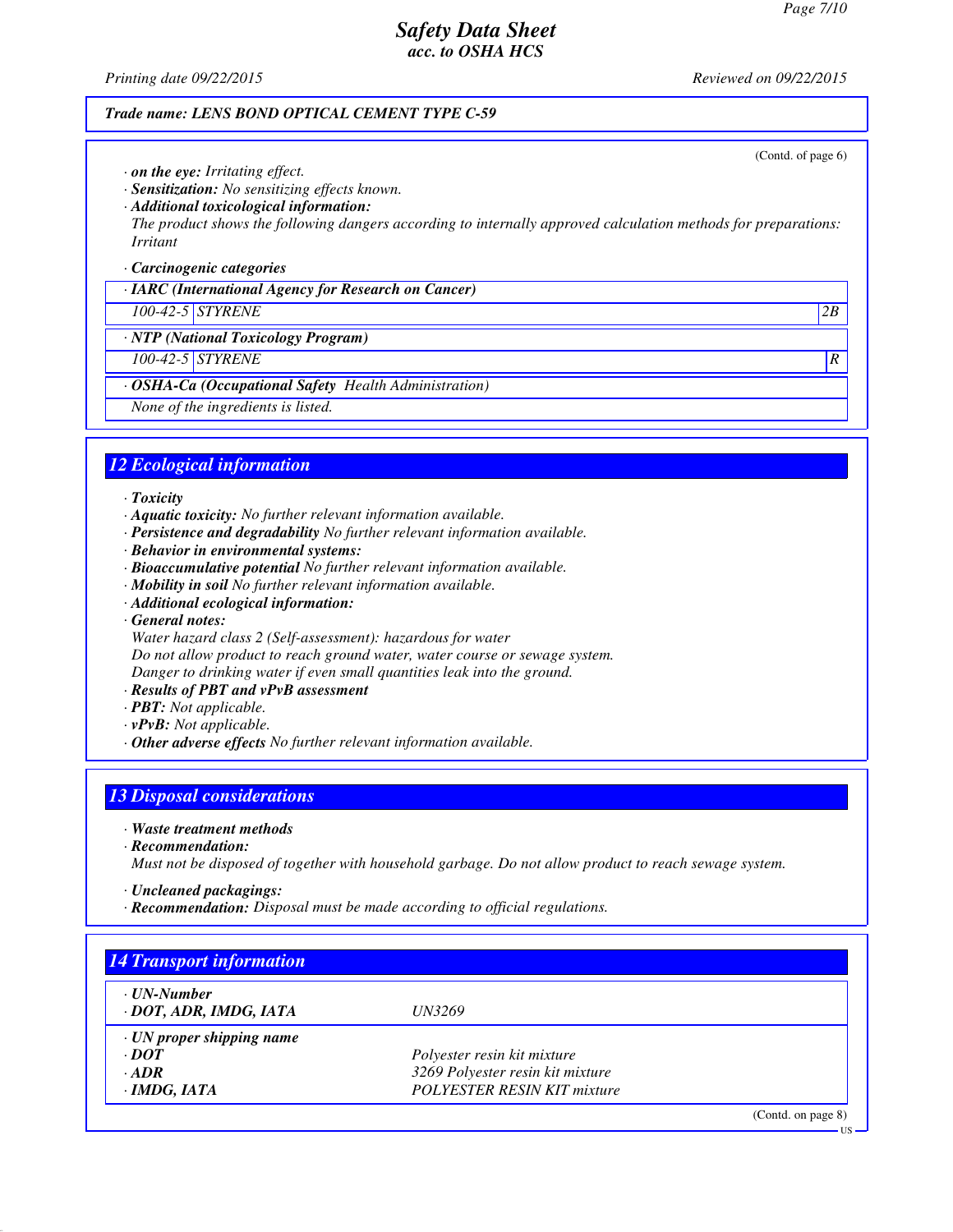*Printing date 09/22/2015 Reviewed on 09/22/2015*

*Trade name: LENS BOND OPTICAL CEMENT TYPE C-59*

|                                                                                     | (Contd. of page 7)                                |
|-------------------------------------------------------------------------------------|---------------------------------------------------|
| · Transport hazard class(es)                                                        |                                                   |
| $\cdot$ DOT                                                                         |                                                   |
|                                                                                     |                                                   |
| $\cdot$ Class                                                                       | 3 Flammable liquids                               |
| · Label                                                                             | 3                                                 |
| · ADR, IMDG, IATA                                                                   |                                                   |
|                                                                                     |                                                   |
| · Class                                                                             | 3 Flammable liquids                               |
| · Label                                                                             | 3                                                 |
| · Packing group<br>· DOT, ADR, IMDG, IATA                                           | Ш                                                 |
| · Environmental hazards:<br>· Marine pollutant:                                     | No                                                |
| · Special precautions for user                                                      | Warning: Flammable liquids                        |
| · Danger code (Kemler):                                                             | 39                                                |
| · EMS Number:                                                                       | $F-E,S-D$                                         |
| · Transport in bulk according to Annex II of<br><b>MARPOL73/78 and the IBC Code</b> | Not applicable.                                   |
| · Transport/Additional information:                                                 |                                                   |
|                                                                                     |                                                   |
| $\cdot$ DOT<br>· Quantity limitations                                               | On passenger aircraft/rail: 60 L                  |
|                                                                                     | On cargo aircraft only: 220 L                     |
| $-ADR$                                                                              |                                                   |
| $\cdot$ Excepted quantities (EQ)                                                    | Code: E0                                          |
|                                                                                     | Not permitted as Excepted Quantity                |
| $\cdot$ IMDG                                                                        |                                                   |
| $\cdot$ Limited quantities (LQ)                                                     | 5L                                                |
| $\cdot$ Excepted quantities (EQ)                                                    | Code: E1                                          |
|                                                                                     | Maximum net quantity per inner packaging: 30 ml   |
|                                                                                     | Maximum net quantity per outer packaging: 1000 ml |
| · UN "Model Regulation":                                                            | UN3269, Polyester resin kit mixture, 3, III       |

# *15 Regulatory information*

*· Safety, health and environmental regulations/legislation specific for the substance or mixture*

*· Sara*

*· Section 355 (extremely hazardous substances):*

*None of the ingredients is listed.*

(Contd. on page 9)

US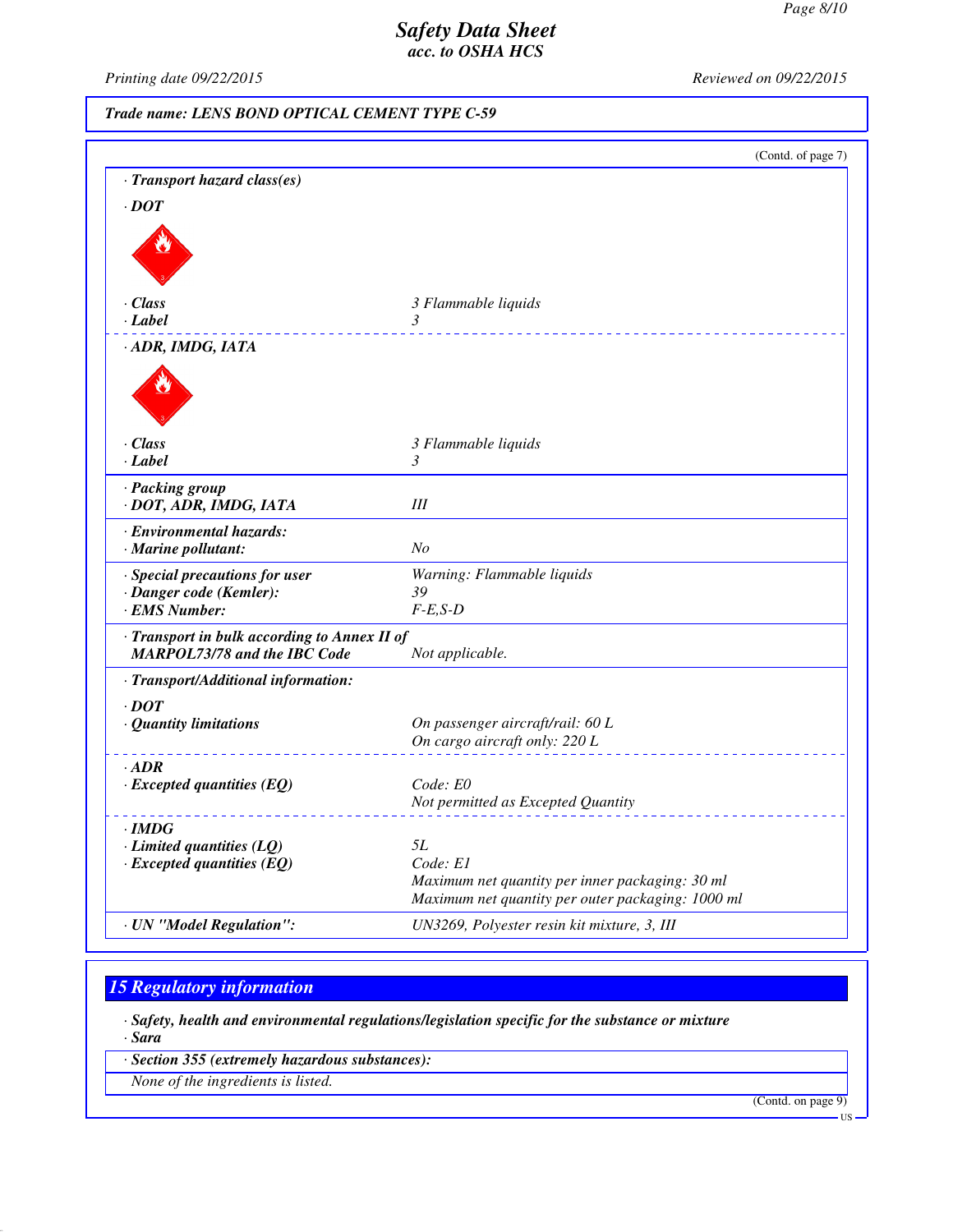*Printing date 09/22/2015 Reviewed on 09/22/2015*

#### *Trade name: LENS BOND OPTICAL CEMENT TYPE C-59*

|                                                                                                                                           | (Contd. of page 8) |
|-------------------------------------------------------------------------------------------------------------------------------------------|--------------------|
| · Section 313 (Specific toxic chemical listings):                                                                                         |                    |
| 100-42-5 STYRENE                                                                                                                          |                    |
| TSCA (Toxic Substances Control Act):                                                                                                      |                    |
| 100-42-5 STYRENE                                                                                                                          |                    |
| Proposition 65                                                                                                                            |                    |
| Chemicals known to cause cancer:                                                                                                          |                    |
| None of the ingredients is listed.                                                                                                        |                    |
| Chemicals known to cause reproductive toxicity for females:                                                                               |                    |
| None of the ingredients is listed.                                                                                                        |                    |
| Chemicals known to cause reproductive toxicity for males:                                                                                 |                    |
| None of the ingredients is listed.                                                                                                        |                    |
| Chemicals known to cause developmental toxicity:                                                                                          |                    |
| None of the ingredients is listed.                                                                                                        |                    |
| · Carcinogenic categories                                                                                                                 |                    |
| · EPA (Environmental Protection Agency)                                                                                                   |                    |
| None of the ingredients is listed.                                                                                                        |                    |
| · TLV (Threshold Limit Value established by ACGIH)                                                                                        |                    |
| 100-42-5 STYRENE                                                                                                                          | A4                 |
| · NIOSH-Ca (National Institute for Occupational Safety and Health)                                                                        |                    |
| None of the ingredients is listed.                                                                                                        |                    |
| <b>GHS label elements</b> The product is classified and labeled according to the Globally Harmonized System (GHS).<br>· Hazard pictograms |                    |
|                                                                                                                                           |                    |

*· Signal word Danger*

GHS02 GHS07 GHS08

*· Hazard-determining components of labeling: STYRENE · Hazard statements Flammable liquid and vapor. Causes skin irritation. Causes serious eye irritation. Suspected of causing cancer. Suspected of damaging fertility or the unborn child. Causes damage to the hearing organs through prolonged or repeated exposure. · Precautionary statements Keep away from heat/sparks/open flames/hot surfaces. - No smoking. Use explosion-proof electrical/ventilating/lighting/equipment. Do not breathe dust/fume/gas/mist/vapors/spray. Wear protective gloves / eye protection / face protection. Wear protective gloves. Wear eye protection / face protection. Ground/bond container and receiving equipment. Keep container tightly closed.*

*Use only non-sparking tools.*